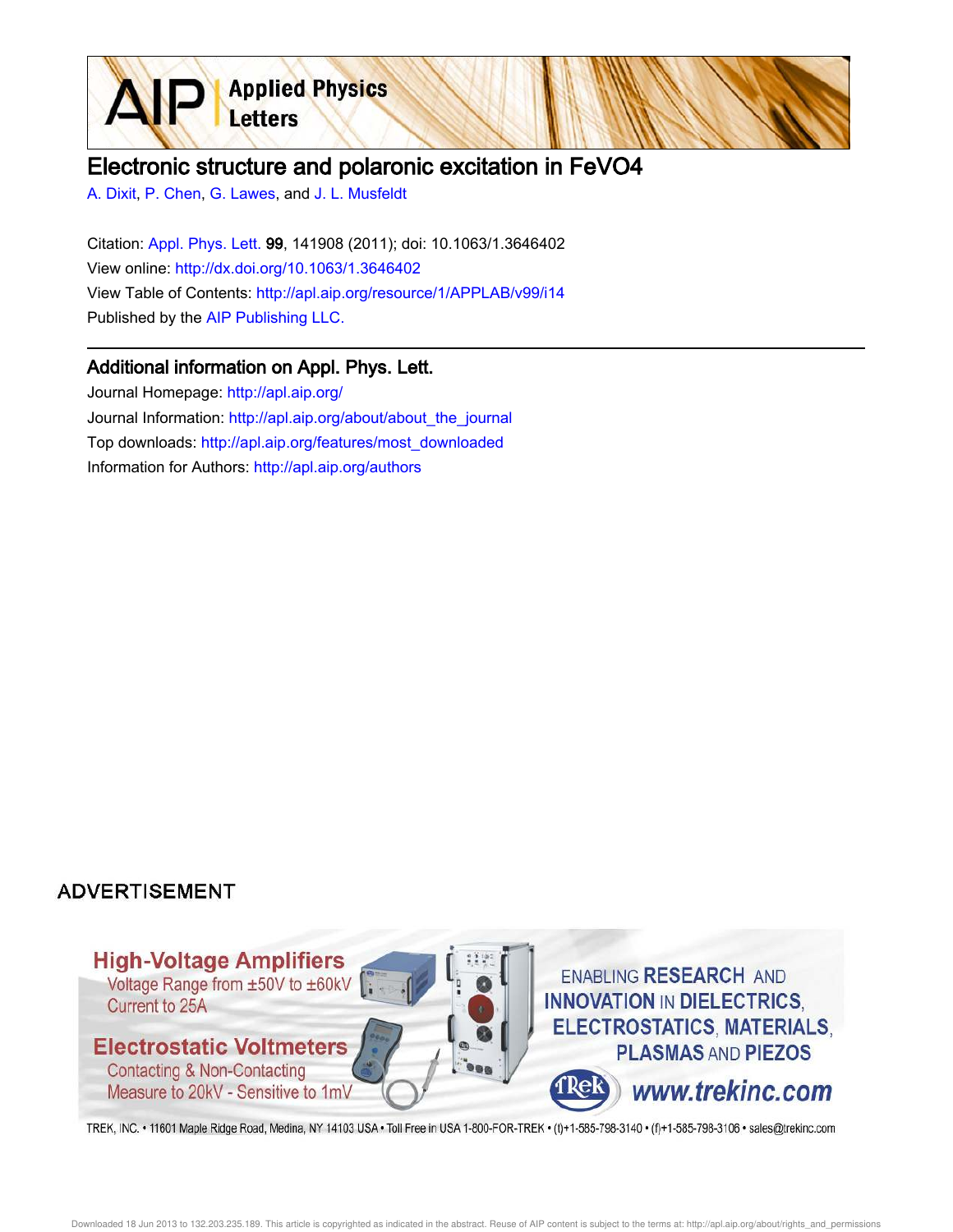## Electronic structure and polaronic excitation in FeVO<sup>4</sup>

A. Dixit,<sup>1</sup> P. Chen,<sup>2</sup> G. Lawes,<sup>1,a)</sup> and J. L. Musfeldt<sup>2</sup>

 $1$ Department of Physics and Astronomy, Wayne State University, Detroit, Michigan 48201, USA  $^{2}$ Department of Chemistry, University of Tennessee, Knoxville, Tennessee 37996, USA

(Received 8 August 2011; accepted 15 September 2011; published online 4 October 2011)

We investigated the electronic properties of  $FeVO<sub>4</sub>$  films using optical, valence band x-ray photoelectron, and infrared spectroscopies. These studies show that  $FeVO<sub>4</sub>$  is a direct bandgap system with a 2.7 eV gap with the Fermi level in the middle of the valence band maximum and conduction band minimum. A polaronic excitation is also observed in the middle infrared, indicating the importance of charge-lattice coupling in this multiferroic material. Fits to a model for the optical response of large polarons yield a binding energy of approximately 130 meV. V<sup>C</sup> 2011 American Institute of Physics. [doi:10.1063/1.3646402]

Understanding the electronic structure of transition metal oxides has been an on-going theme in condensed matter physics research.<sup>1,2</sup> This is because fundamental studies of electronic structure impact our understanding of chargelattice-spin coupling in electronically soft materials<sup>3</sup> and are also relevant for applications like light harvesting, where the band gap match to the solar spectrum is critical. Many strongly correlated electron systems with significant chargelattice coupling show polaronic excitations, which have dramatic effects on the optical and electrical properties of these materials. Polaron formation depends strongly on the nature of the electron-phonon interactions. Large polarons typically form when long-range Coulombic interactions between an electron and ions dominate the behaviour, whereas small polarons arise when short-range interactions are most significant.<sup>4</sup> Large and small polarons are known to have distinct spectral signatures<sup>5</sup> although both provide characteristic peaks in the infrared spectrum.

 $FeVO<sub>4</sub>$  is a transition metal oxide that has been studied primarily for potential applications in catalysis<sup>6</sup> and electrochemistry.<sup>7</sup> Recently, this system has been found to develop multiferroic order at low temperatures, stimulating additional interest in the physical properties.<sup>8–11</sup> FeVO<sub>4</sub> is an n-type semiconductor, $12,13$  where the electrical transport is attributed to oxygen non-stoichiometry and thermally activated hopping of electrons.12,13 More recent experiments revealed evidence for hopping conduction in  $FeVO<sub>4</sub>$  nanoparticles, with an activation energy of  $0.28 \text{ eV}$ .<sup>14</sup> Spectral studies on FeVO<sub>4</sub> films suggest that the optical response in this system is determined mainly by the electronic transitions involving the vanadium site, while combined cyclic voltammetry and optical spectroscopy show electrochromic behavior.<sup>15</sup> Diffuse reflectance spectroscopy measurements on iron vanadate find two broad charge transfer bands near 37 000 and 30  $000 \text{ cm}^{-1}$  corresponding to oxygen  $p$  to metal  $d$  transitions and two lower energy  $d$ - $d$  transitions at 20 500 and 16 500 cm<sup>-1</sup>.<sup>16</sup>

There is particular interest in understanding the electronic and optical properties of multiferroic materials. These systems typically exhibit large spin-charge-lattice coupling, which can lead to novel properties and interesting new functionalities. A number of proposed applications for multiferroics, including photovoltaics and magneto-optical devices, depend strongly on the electronic structure and optical response. This important interplay among different materials properties is highlighted by recent studies suggesting that a Zener polaron instability may induce multiferroic order in manganites.<sup>17</sup> Determining the electronic and optical properties of multiferroic FeVO<sub>4</sub>, particularly with the identification of a polaron excitation, will help to elucidate the nature of the charge-lattice coupling in this system and, more generally, in related multiferroic materials.

Single phase  $FeVO<sub>4</sub>$  thin films were synthesized by rf magnetron sputter deposition using a target pressed from a ceramic sample prepared by a solid state reaction. $8,11$  The  $FeVO<sub>4</sub>$  thin films used in this investigation were deposited on two-side-polished c-axis (0001) oriented sapphire substrates for optical studies and on an insulating Si substrate for infrared investigations. These as-deposited samples were amorphous but crystallized in the correct structure on air annealing at 700 °C for 4 h, producing polycrystalline yellowish  $FeVO<sub>4</sub>$ films. A Rigaku RU200 powder x-ray diffractometer was used for structural characterization together with a Hitachi scanning electron microscope (SEM) to estimate the thickness of the thin films from a cross-sectional image. Elemental analysis of the samples was carried out using x-ray photoelectron spectroscopy (XPS). Optical transmittance and reflectance (in the range of middle infrared to near ultraviolet) and valence band x-ray photoelectron spectroscopy (VB-XPS) were employed to investigate the optical and electronic properties of the FeVO<sub>4</sub> system. The absorption coefficient  $\alpha(E)$  and the optical conductivity  $\sigma_1(\omega)$  were calculated from combined transmittance and reflectance measurements, $18,19$  as appropriate.

Figure 1(a) displays a representative  $\theta$ –2 $\theta$  x-ray diffraction (XRD) pattern for a  $FeVO<sub>4</sub>$  thin film prepared on sapphire. The peaks are fully indexed to a polycrystalline FeVO<sub>4</sub> triclinic structure with  $\overline{PI}$  space group.<sup>20</sup> The film thickness is estimated to be  $\sim$ 200 nm using an SEM micrograph (not shown), in good agreement with interference fringes in the reflectance spectrum.

Narrow scan XPS spectra of iron, vanadium, and oxygen for the ceramic  $FeVO<sub>4</sub>$  sample used to press the sputtering target are plotted in Figs.  $1(b)$  and  $1(c)$ . The pure Fe 2P doublet consists of  $2P_{3/2}$ , which shows a peak at 711.4 eV, and  $2P_{1/2}$ , with a peak at 724.7 eV, is ascribed to Fe2P<sub>3/2</sub>–O and

a)Author to whom correspondence should be addressed. Electronic mail: glawes@wayne.edu.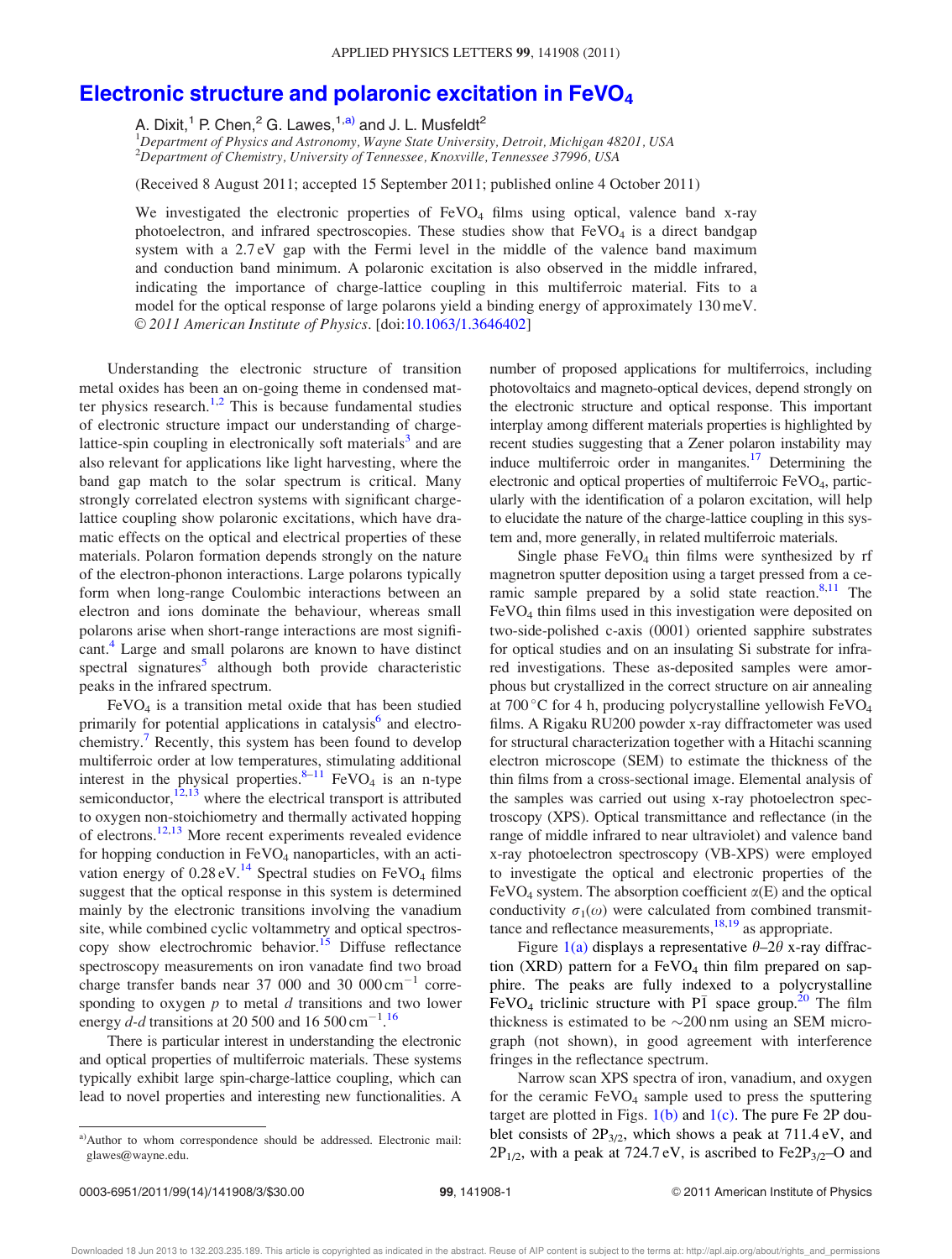

FIG. 1. (Color online) (a)  $\theta$ –2 $\theta$  x-ray diffraction pattern of FeVO<sub>4</sub>, (b) XPS elemental spectrum of Fe for a FeVO<sub>4</sub> ceramic, and (c) XPS elemental spectrum of V and O for a  $FeVO<sub>4</sub>$  ceramic.

Fe2P<sub>1/2</sub>–O bonds confirming the 3+ valence state for Fe. The vanadium 2P doublet, shown in Fig.  $1(c)$ , consists of  $V2P_{3/2}$  and  $V2P_{1/2}$  at 517.1 and 524.2 eV, respectively. The spin-orbit splitting for the V 2P doublet is 7.1 eV, in line with the value for  $\Delta V_{2P}$  of 7.5 eV for  $V_2O_5$ , confirming the 5+ oxidation state of vanadium.<sup>21</sup> The narrow scan O1s XPS spectrum shown in Fig.  $1(c)$  in conjunction with the V XPS spectrum consists of O1s peak at  $\sim$ 530.5 eV, indicating that O is in the  $2-$  valence state in  $FeVO<sub>4</sub>$ . The elemental composition was estimated using the standard expression, correcting for the different elemental sensitivities and subtracting an estimate of the background. $22$  The calculated atomic percent ratio for Fe:V:O is 17.7%:18.1%:64.2%. These values are in good agreement with the expected stoichiometry as well as the elemental composition determined by energy dispersive x-ray spectroscopy (not shown).

The inset of Fig.  $2(a)$  displays the absorption coefficient of a  $FeVO<sub>4</sub>$  thin film on sapphire as a function of energy (E). As shown in the main panel, a plot  $(\alpha * E)^2$  versus E was used to determine the size and nature of the charge gap.  $(\alpha * E)^2$  versus E displays a sharp and linear rise above the absorption onset, indicative of direct gap behavior. A straight line fit yielded  $E_g \sim 2.7 \text{ eV}$ , as indicated by the open square in Fig.  $2(a)$ . The valence band XPS spectrum of FeVO<sub>4</sub> (Fig. 2(b) provided additional insight into the electronic structure. Extrapolating the leading edge of the valence band spectrum to zero, as indicated by the dashed line, it can be seen that the energy of the uppermost valence band falls at 1.35 eV below the Fermi energy  $(E_F)$ . The Fermi energy, therefore, lies in the middle of the charge gap between the valence and conduction bands, consistent with intrinsic insulating behaviour in FeVO4. A schematic diagram of the electronic energy levels is shown in the inset to Fig.  $2(b)$ .

One indicator of strong charge-lattice coupling in complex oxides is the polaron, the signature of which is commonly observed in the infrared. Considering the importance of charge-lattice-spin mixing in  $FeVO<sub>4</sub>$  and other oxide-based multiferroics, it is of great interest to investigate these polaronic excitations. Figure  $2(c)$  displays the optical conductivity  $(\sigma_1(\omega))$  of FeVO<sub>4</sub>. We selected this optical constant (rather than  $\alpha(E)$  as in previous discussion) because it provides the most natural connection to various charge defect models. The broad peak centered near  $2000 \text{ cm}^{-1}$  ( $\sim$ 250 meV) is assigned as a polaronic excitation in this system. The sharp, lowenergy excitations are lattice vibrations. The shape of the polaronic peak in  $\sigma_1(\omega)$  depends upon the degree of electron localization, with different spectral curves for large and small polarons.<sup>5</sup> In Fig.  $2(c)$ , we fit the optical conductivity using functional forms suitable for both large (blue dashed line) and small (green dotted lines) polarons. The optical conductivity in the large polaron model is expressed  $as<sup>3</sup>$ 

$$
\sigma(\omega) = n_p \frac{64 e^2}{3} \frac{1}{m} \frac{\left(k(\omega)R\right)^3}{\left[1 + \left(k(\omega)R\right)^2\right]^4},
$$

where  $k(\omega) = \sqrt{2m\hbar(\omega - \omega_0)}/\hbar$ ,  $\omega_0$  is the temperaturedependent threshold frequency for the absorption, R is the radius of the hydrogenic ground state of the polaron,  $n_p$  is the density of polarons, and  $m$  is the effective mass of the free-carrier states at the band minimum. The experimental data are most closely fit by the large polaron curve, mainly due to the superior match of the sharp drop-off on the higher energy side of the band. The threshold absorption energy used in this fit is  $\sim$ 132 meV, which compares well with the roughly 120 meV binding energy found for large polarons in  $La_{2/3}Sr_{1/3}MnO_3.$ <sup>5</sup>

To summarize, we investigated the electronic structure of FeVO<sub>4</sub> thin films using a variety of spectroscopic techniques. The optical absorption studies, taken together with valence band XPS spectroscopy, show that  $FeVO<sub>4</sub>$  is a direct bandgap system ( $E_g \sim 2.7 \text{ eV}$ ), with the Fermi level lying halfway in between the conduction and valence bands. This demonstrates that  $FeVO<sub>4</sub>$  should be a good insulator intrinsically, which is important for potential multiferroic applications. There is clear evidence for a large polaron excitation